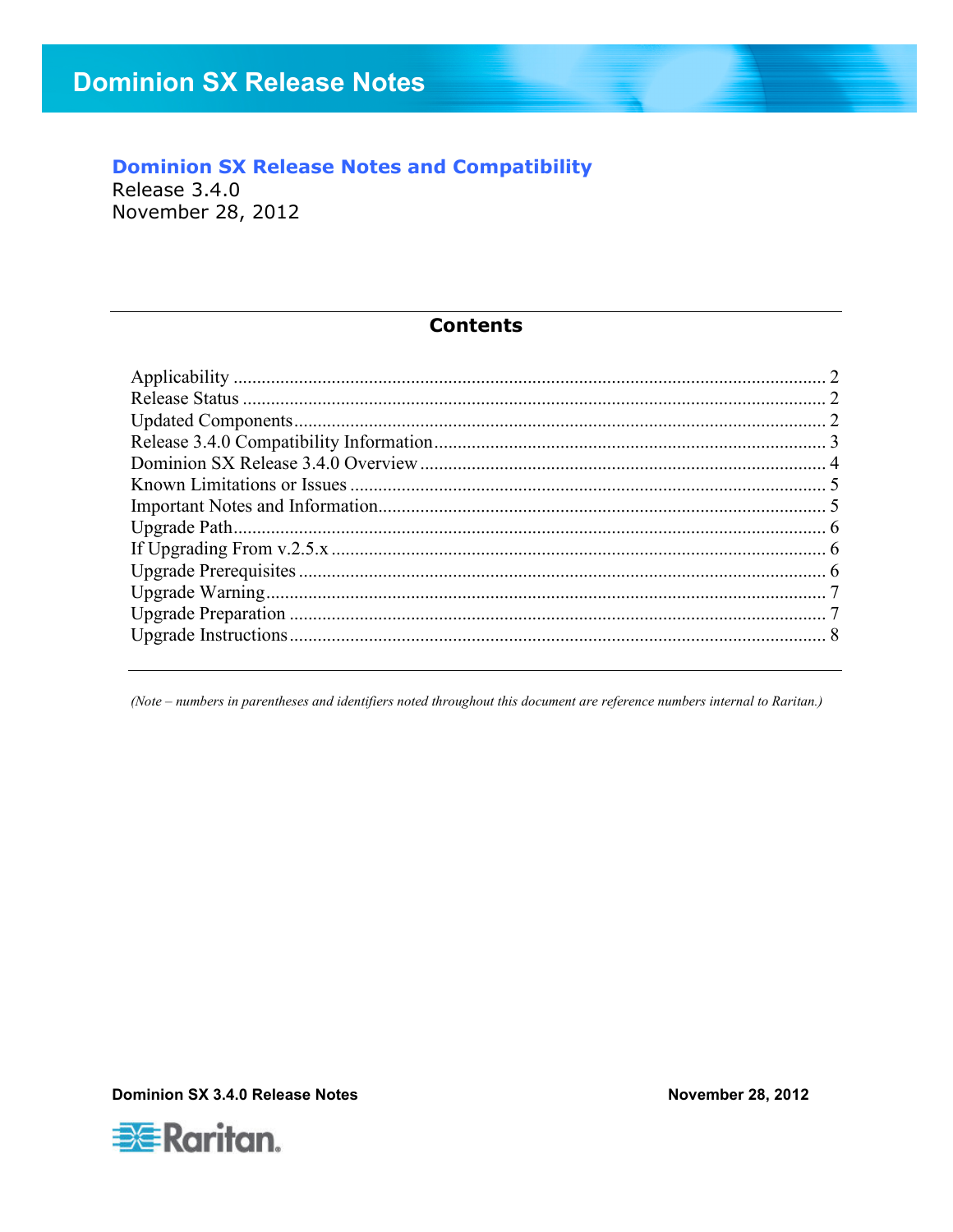## *Applicability*

Release 3.4.0 is applicable to the current Dominion SX models available for sale.

SX Release 3.4.0 is **not** applicable to the Intel-based Dominion SX Models SX16 or SX32. These models have serial numbers starting with WAA, WAB, SX, WP, or WQ. These two models also can be identified from the back panel by the absence of the RESET pin hole.

If the SX unit's firmware version is lower than v.2.5.x, please do **not** apply this update. Contact Raritan Technical support for assistance.

## *Release Status*

General Availability

## *Updated Components*

The new firmware file version is available for download at http://www.raritan.com/support/Dominion-SX/.

The following documentation has been updated for this release:

- **Dominion SX User Guide (DSX-v3.4-0W-E)**
- **Dominion SX Quick Setup Guide (QSG-DSXv3-4.0-0M-E)**

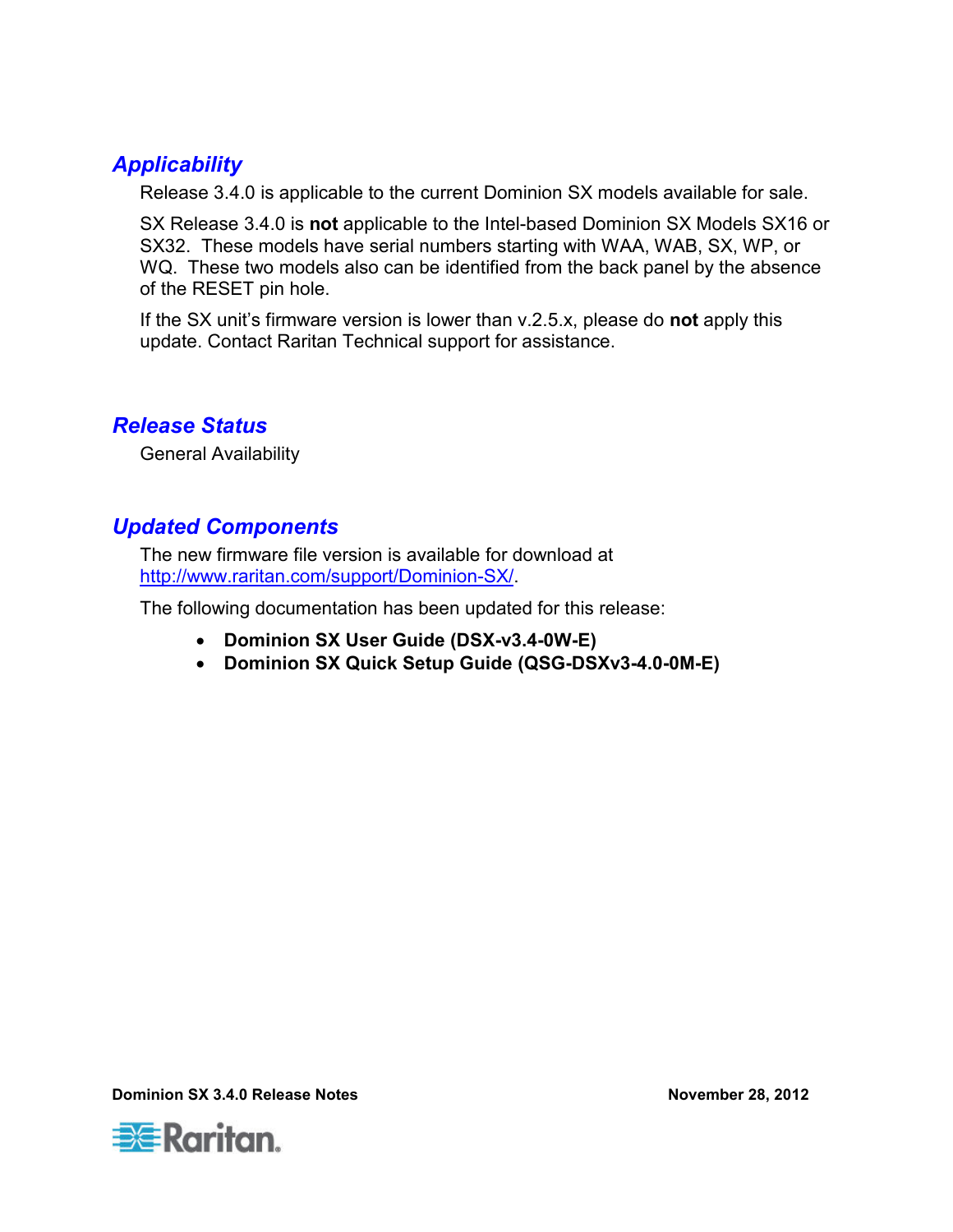## *Release 3.4.0 Compatibility Information*

Dominion SX 3.4.0 is compatible with Raritan CommandCenter Secure Gateway versions 5.3.0 and the future 5.4.0 release.

Dominion SX 3.4.0 is compatible with the Raritan Serial Console (RSC) version 3.0.0, a Java client launched from the browser-based user interface or standalone from the desktop.

Dominion SX 3.4.0 is supported for use with the following client Operating Systems and applications.

| <b>Operating Systems</b>                | <b>Minimum Browser</b>           | <b>Minimum JRE Version</b> |
|-----------------------------------------|----------------------------------|----------------------------|
| Windows 2000 SP4                        | Firefox 3.6+; IE6.0              | JRE 1.6.0 21, 1.7.0        |
| Windows XP Home Edition SP3             | Firefox $3.6+$ ; IE7.0,<br>IE8.0 | JRE 1.6.0 24, 1.7.0        |
| Windows XP Home Edition SP2             | Firefox 3.6+; IE7.0, IE8.0       | JRE 1.6.0_24, 1.7.0        |
| Windows XP Professional Edition SP3     | Firefox 3.6+; IE7.0, IE8.0       | JRE 1.6.0_21, 1.7.0        |
| Windows XP Professional x64 Edition SP2 | Firefox 3.6+; IE7.0              | JRE 1.6.0_24, 1.7.0        |
| Windows 7 Ultimate 64-bit               | Firefox $8+$ ; IE 9.0            | JRE 1.6.0_26, 1.7.0        |
| Windows 7 Professional 32-bit           | Firefox $7+$ ; IE 9.0            | JRE 1.6.0_26, 1.7.0        |
| Windows 7 Professional 64 -bit          | Firefox $8+$ ; IE 8.0            | JRE 1.6.0 26, 1.7.0        |
| Windows Server 2003 Enterprise Edition  | Firefox 3.6+; IE7.0              | JRE 1.6.0 25, 1.7.0        |
| Windows Server 2008 R2 Standard 64 bit  | Firefox 7+; IE7.0                | JRE 1.6.0_25, 1.7.0        |
| Windows Vista Business x64 SP1          | Firefox 6+; IE9.0                | JRE 1.6.0_26, 1.7.0        |
| Windows Vista Ultimate                  | Firefox 8+; IE 8.0               | JRE 1.6.0_29, 1.7.0        |
| Fedora Core 14                          | Firefox 3.6+                     | JRE 1.6.0_27, 1.7.0        |
| Suse Linux 10.1                         | Firefox 1.5.0.3                  | JRE 1.6.0_08, 1.7.0        |
| openSuse 11.3                           | Firefox 3.6+                     | JRE 1.6.0 17, 1.7.0        |
| Red Hat Enterprise Linux Server 5.2     | Firefox 3.0.7                    | JRE 1.6.0_18, 1.7.0        |
| CentOS 5.6                              | Firefox 3.6+                     | JRE 1.6.0_20, 1.7.0        |
| Ubuntu 10.4                             | Firefox 3.6+                     | JRE 1.6.0 20, 1.7.0        |
| Kububtu 10.04                           | Firefox 3.6+                     | JRE 1.6.0 24, 1.7.0        |

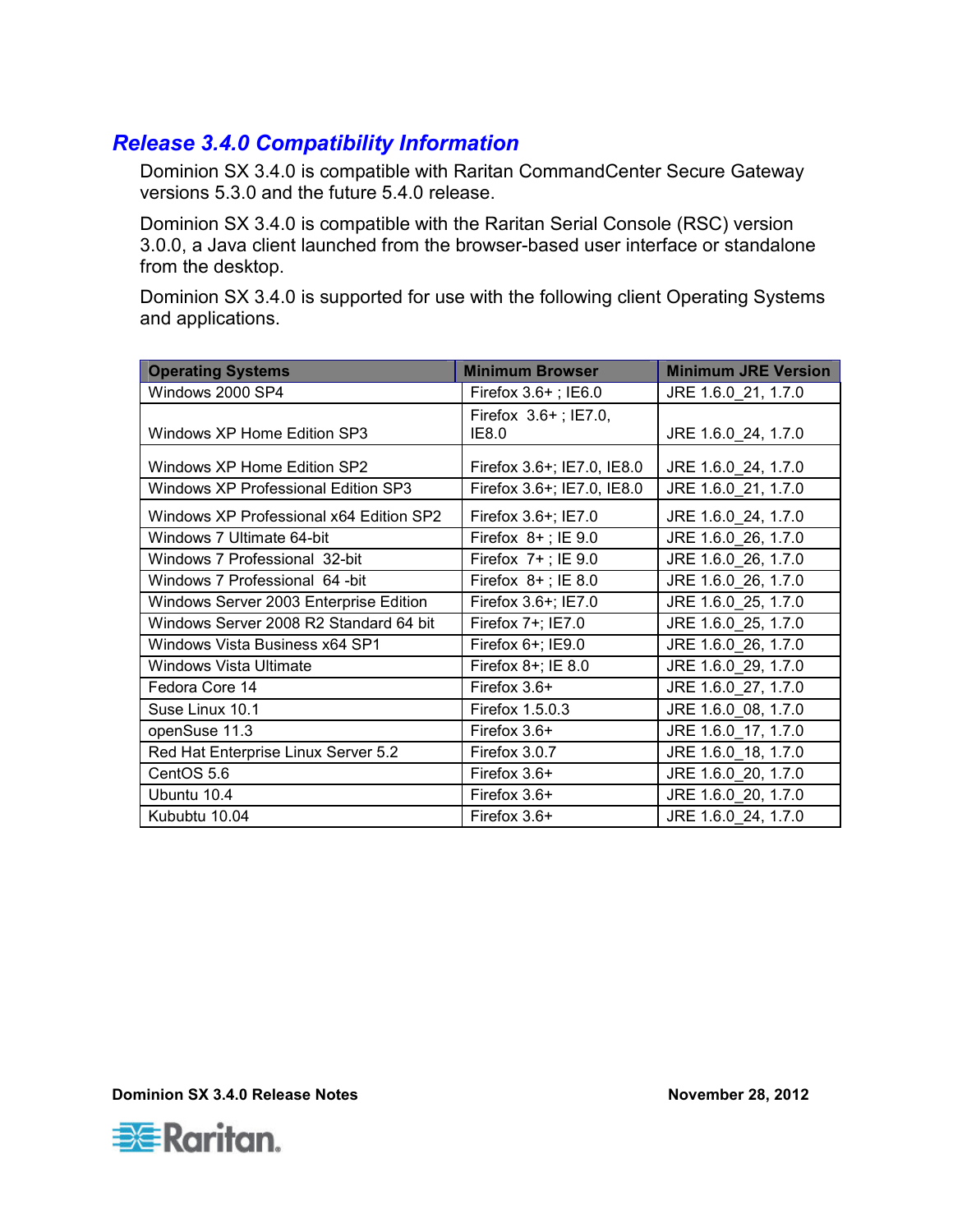# *Dominion SX Release 3.4.0 Overview*

Version 3.4.0 provides new features and fixes for reported issues.

#### **New Features**

| <b>Identifier</b> | <b>Description</b>                                      |
|-------------------|---------------------------------------------------------|
| 44076             | Allow customer to upload, view and delete SSH keys      |
| 44077             | Direct Port Access via a SSH user string                |
| 42651             | Option for SX local access while under CC-SG management |
| 46068             | Support SNMPv3 in addition to SNMPv2                    |
| 41282             | RFP firmware upgrade checking and robustness            |

### **Fixes in This Release**

| <b>Identifier</b> | <b>Description</b>                                                 |
|-------------------|--------------------------------------------------------------------|
| 44765             | Automatic retries to avoid customer SSL error messages             |
| 38426             | Robustness to solve specific LAN Interface issues at customer site |
| 42699             | Address vulnerabilities in customers security scan                 |
| 45729             | Date and time settings improvements                                |
| 45680             | Generic RFP error code when restoring SX Configuration             |
| 45484             | Need to hide LDAP/RADIUS/TACACS passwords on SX configuration page |
| 45296             | User expires, but cannot re-activate user after expiration         |
| 44765             | DSX reboots automatically during customer's stress test            |
| 44157             | Fixes for customer Nessus vulnerability scan                       |
| 42155             | Customer seeing the XON/XOFF control signals in RSC                |
| 47248             | Support for Java 7 (JRE 1.7)                                       |

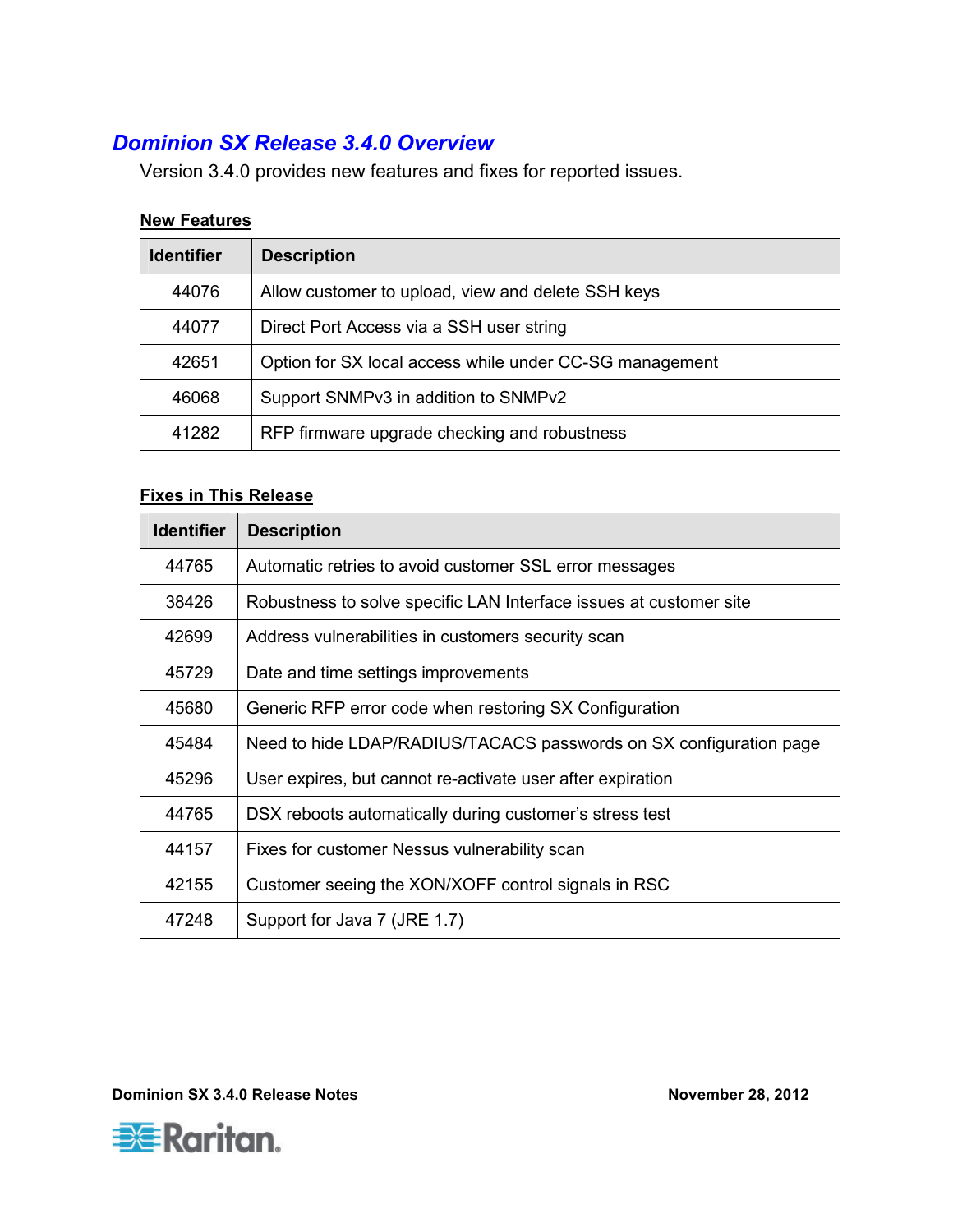#### **Documentation Requests**

| <b>Identifier</b> | <b>Description</b>                                              |
|-------------------|-----------------------------------------------------------------|
| 47351             | Document how to connect Raritan PX2 Rack PDU's to Dominion SX   |
| 45448             | Document generic RFP error code when restoring SX Configuration |
| 42468             | Incorrect syntax listed in documentation for HTTP DPA access    |

### *Known Limitations or Issues*

- Dominion SX units that cannot obtain an IP address through DHCP or configured with static IP addresses may not perform configuration backup successfully. Workaround is to issue the following command from the local terminal port, SSH or Telnet: 'admin > Config > Log > eventlogfile style wrap'. This command needs to be executed only once and all subsequent backup operations will be successful.
- Raritan Serial Console version 3.0 requires the 'History Buffer Size' setting in Emulator/ Settings menu of RSC to be less than 8192 before the upgrade. Higher values will prevent the Raritan Serial Console from opening successfully after the upgrade.
- When generating CSR through CLI, the parameters cannot have spaces. Workaround is to use the GUI to generate CSR if spaces are needed in any of the parameters.
- Dominion SX does not use encrypted private keys. If the SX is not used to generate the certificate signing request, encryption need to be removed from the external certificate's private key. The command "openssl rsa -in server.key -out server2.key" removes the encryption from server.key and provide server2.key, which is the unencrypted private key suitable for use with Dominion SX. Encrypted private keys are used to prevent the web server being started by unauthorized users. Since DSX does not allow users to access the web server directly, an encrypted private key is not required and does not compromise security.

### *Important Notes and Information*

The minimum configuration requirements for the Raritan Serial Console are:

- CPU speed of 1.0 GHz
- RAM of 512 Mbytes.
- When changing certain key administrative settings (IP Address, IP Gateway etc.), you must re-boot the SX for the new parameter(s) to take effect.



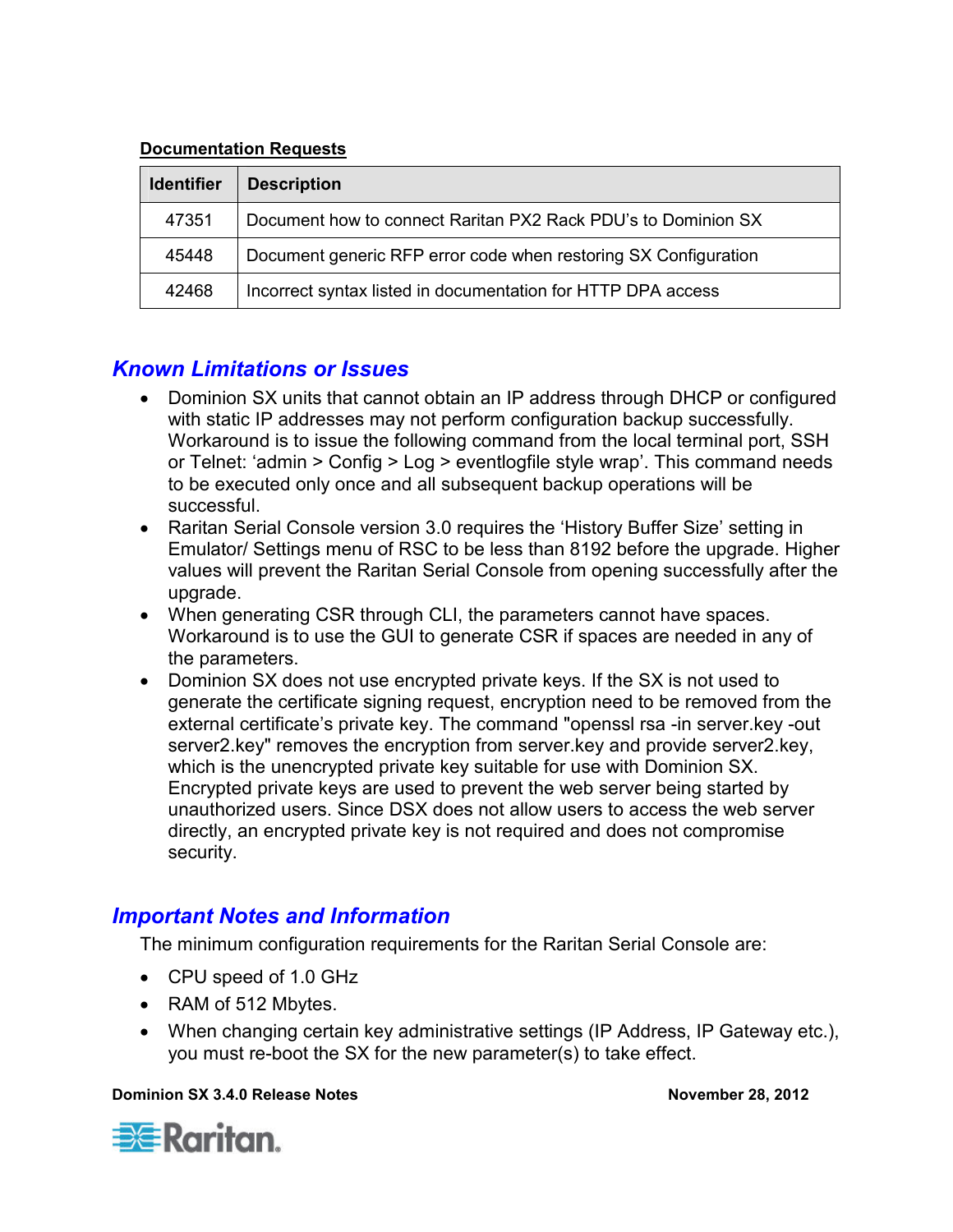- The Administrator should warn all users when a re-boot is necessary.
- The Administrator should change the necessary parameters and then perform a re-boot for the settings to take effect.

### *Upgrade Path*

To upgrade to this release you must be running Dominion SX firmware version 2.5.x or higher.

## *If Upgrading From v.2.5.x*

- The port used for SX application is now **changed from TCP port 51000** (or other user- specified high-numbered port) **to TCP port 5000**. This port is also renamed as the CSC port.
- The Discovery port used for CommandCenter communications is not changed, and remains at UDP port 5000. CommandCenter Secure Gateway 3.1.1 is required for release compatibility.
- User groups are now supported, so users can now be put into groups that are function-based, rather than user based.
- To accommodate the many new features, the TCL interpreter has been removed.
- The factory default inactivity timeout has been changed to 10 minutes (from 5 minutes).

## *Upgrade Prerequisites*

If you have any questions or the SX to be upgraded does not meet the pre-requisites listed below, please stop and contact Raritan Technical Support for further instructions. Please read the entire instructions before proceeding with the upgrade.

- 1. Raritan Serial Console version 3.0 requires the 'History Buffer Size' setting in Emulator/ Settings menu of RSC to be less than 8192 before the upgrade. Higher values will prevent the Raritan Serial Console from opening successfully.
- 2. It is highly recommended to clear up any event logs before upgrade is started to free up space
- 3. Only Administrators can upgrade the SX.
- 4. There should not be any active users using the Dominion SX; this means that no users, other than the Administrator performing the update, are logged into the unit.
- 5. The software upgrades are written to flash memory, and this takes time to complete. Please do not power-off the unit, or disconnect the Ethernet connection while the upgrade is going on.

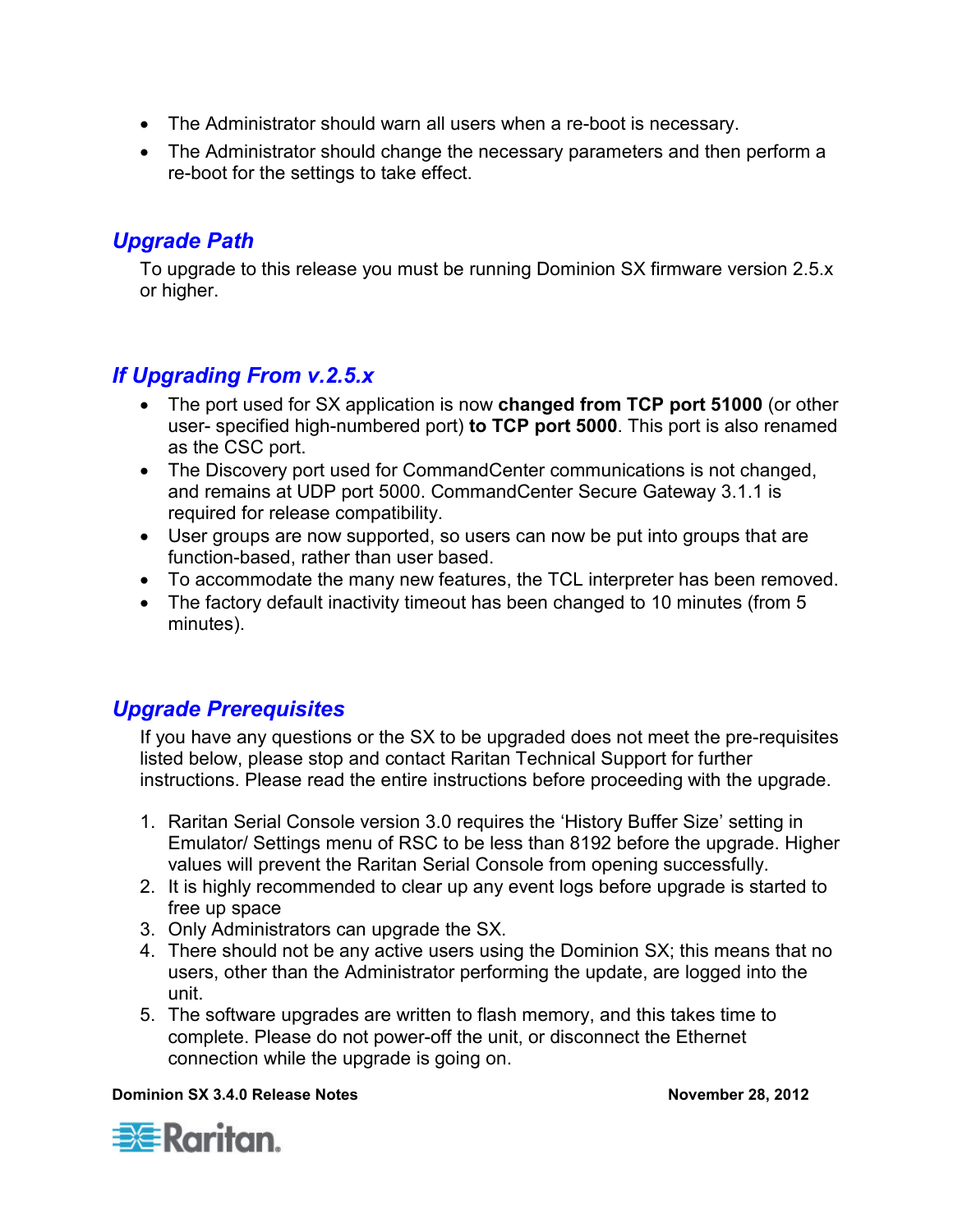- 6. If doing the firmware upgrade over a VPN, ensure that the connection is stable and that no inactivity timeouts have been set.
- 7. If operating through a router/firewall, the FTP port (TCP port 21) may be blocked and the upgrade may not be possible; in this case, a local FTP server is necessary to upgrade the Dominion SX unit.
- 8. Please make sure the ftp server idle timeout is set to 20 minutes or greater.
- 9. If running an FTP server on a Windows PC to upgrade the Dominion SX unit, please read the following additional notes:
	- a. Disable the Windows Firewall before doing the upgrade, or else the upgrade will fail.
	- b. If using VPN software (like Cisco's VPN client), it may also have a built-in firewall that blocks FTP access to the Windows PC. By default when the Cisco VPN client is loaded (it may or may not be in use), the firewall is running automatically, so it has to be disabled to allow the Dominion SX to access the FTP server on the Windows PC.
	- c. Additional operating system security settings, and optional software, may also prevent an FTP server on the Windows PC from being accessed from the Dominion SX unit.
	- d. On a heavily loaded Windows PC (with lots of applications running), connection timeouts to the FTP server may cause the upgrade to be aborted; it is best to close all applications except the FTP server to complete the upgrade.

## *Upgrade Warning*

**Important: During an upgrade procedure, do not attempt to access any unit features or functions, including, but not limited to, Reset and Exit. Interrupting the upgrade procedure can cause memory corruption and render the unit nonfunctional. Such an action may void the warranty or service contract, and in such a case unit repair/replacement costs may be solely the responsibility of the user.** 

## *Upgrade Preparation*

- 1. Download the upgrades file(s) onto a local FTP server.
- 2. Unzip the files.
- 3. Locate and select the DIRECTORY where the unzipped SX firmware is located on the FTP server.
- 4. Obtain the IP address of the FTP server.
- 5. Obtain the File Path to the upgrade file(s). A file-name is not necessary, just the right path to the directory containing the upgrade files. For example, C:\Documents and Settings\SX30\UpgradePack\_2.5.6\_3.1.6\Pack1of1

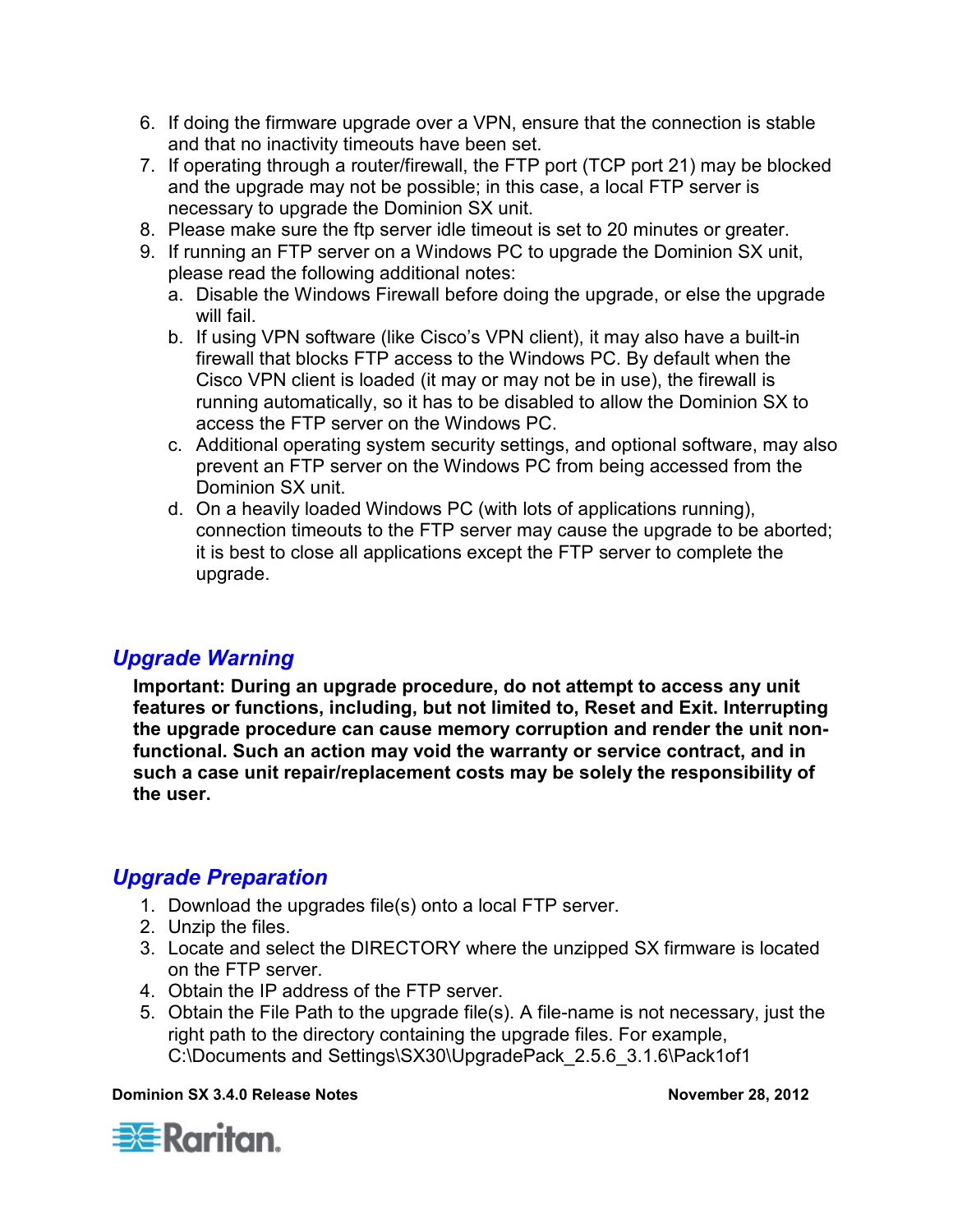- 6. Obtain a user account (Optional) if "anonymous" access to the FTP server is not supported.
- 7. Close any remote or local SX sessions to all devices connected to the Dominion SX unit – servers, power strips, and serial devices.
- 8. Close all open Raritan Console windows.

**Note**: Many upgrades can be performed "anonymous" from the FTP server and the default settings of this screen are for an anonymous upgrade. However, some FTP servers require a user name and password. If this is the case, the administrator can uncheck the "Anonymous" box and enter the correct user name and password for the FTP server.

### *Upgrade Instructions*

**Note: For best results, the SX device should be re-booted before the firmware upgrade is applied. This will ensure that no users are logged in and/or no sessions are active.** 

- 1. In Internet Explorer (or other supported browser), type in the IP address of the Dominion SX unit, and login as an Administrator
- 2. Click the Maintenance menu
- 3. Click the Firmware Upgrade section in the Maintenance menu.
- 4. Type the IP Address in the IP address field, usually is the FTP server IP address
- 5. Type your Login name in the Login field.
- 6. Type your Password in the Password field.
- 7. Type the File Path in the File Path field.
- 8. Click Upgrade.
- 9. The firmware upgrade may take up to 60 minutes per SX
	- a. Pre-reboot upgrade time (time required to copy files and extract some files) is 20 minutes
	- b. Post-reboot file extraction time (time required to extract files (which were copied during upgrade) at boot up time is 40 minutes
	- c. **DO NOT REBOOT OR POWER CYCLE THE SX!**
	- d. Once the upgrade is initiated, the status bar will indicate the progress of the upgrade and a pop-up window will notify the user once the upgrade procedure is complete. **The progress bar may pause for a long period at certain points; this is normal.** Should a pop-up window not occur, the the upgrade history can be checked after the system reboots automatically (19130).
	- e. **When complete, the Dominion SX will reboot and the current session will close.**

10. After the reboot, the unit will be upgraded with new release.